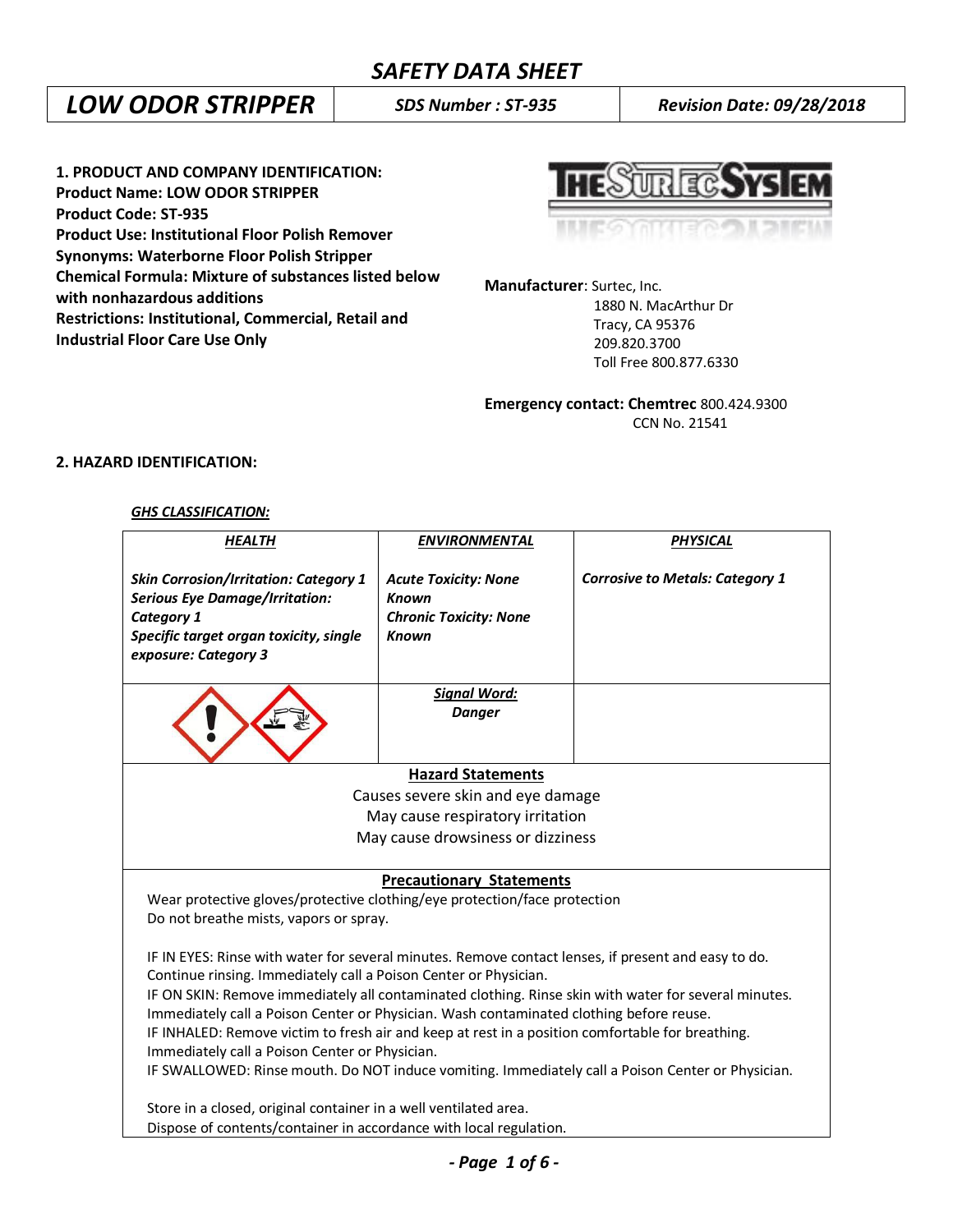# *LOW ODOR STRIPPER SDS Number : ST-935 Revision Date: 09/28/2018*

## **3. COMPOSITION/INFORMATION ON INGREDIENTS:**

| <b>INGREDIENT</b>                 | CAS NO.                                                           | <b>PERCENT</b> | <b>HAZARDOUS</b> |
|-----------------------------------|-------------------------------------------------------------------|----------------|------------------|
| 2-AMINOETHANOL                    | 141-43-5                                                          | $8 - 10%$      | <b>YES</b>       |
| DIETHYLENE GLYCOL MONOBUTYL ETHER | $112 - 34 - 5$                                                    | $8 - 10%$      | <b>YES</b>       |
| BENZYL ALCOHOL                    | $100 - 51 - 6$                                                    | $12 - 14%$     | YES              |
|                                   |                                                                   |                |                  |
|                                   | Exact Percentages are being withheld as trade secret information. |                |                  |

#### **4. FIRST-AID MEASURES:**

*Eye Contact:* Rinse with water for 15 minutes. Remove contact lenses, if present and easy to do. Continue rinsing. Immediately call a Poison Center or Physician.

*Skin Contact:* Remove immediately all contaminated clothing. Rinse skin with water for several minutes. Immediately call a Poison Center or Physician. Wash contaminated clothing before reuse.

 *Inhalation:* Remove victim to fresh air and keep at rest in a position comfortable for breathing. Immediately call a Poison Center or Physician.

*Ingestion:* Rinse mouth. Do NOT induce vomiting. Immediately call a Poison Center or Physician.

#### **5. FIRE-FIGHTING MEASURES:**

*Fire Extinguishing media:* Use dry chemical, carbon dioxide or water spray. For larger fires use regular foam, dry chemical, carbon dioxide or water spray. Move containers away from fire area if it can be done without risk. From a safe distance and keeping upwind, apply flooding amounts of water to sides of container exposed to fire for cooling purposes until well after the fire is extinguished. (2008 Emergency Response Guidebook Guide #154)

#### *Hazards during fire-fighting:*

Containers may rupture when exposed to extreme heat.

#### *Protective equipment for fire-fighting:*

Wear NFPA-approved self-contained breathing apparatus, helmet, hood, boots and gloves.

### **6. ACCIDENTAL RELEASE MEASURES:**

#### *Personal precautions:*

Use recommended personal protective clothing and equipment. Use caution if walking through spilled material. *Environmental precautions:*

Follow all Federal, State and Local regulations when storing and disposing of substances. Do not allow material to run off work area. Material should be absorbed, collected and disposed of in accordance with regulations. Keep product from entering storm drains. Consult local and federal guidelines for proper disposal of these materials. *Cleanup:*

*- For small amounts of released material:* Mop or vacuum up then transfer to suitable container for disposal. - *For large amounts of released material:* Dike around spilled material to contain. Spilled material may be mopped or vacuumed up, then transferred to plastic containers for disposal.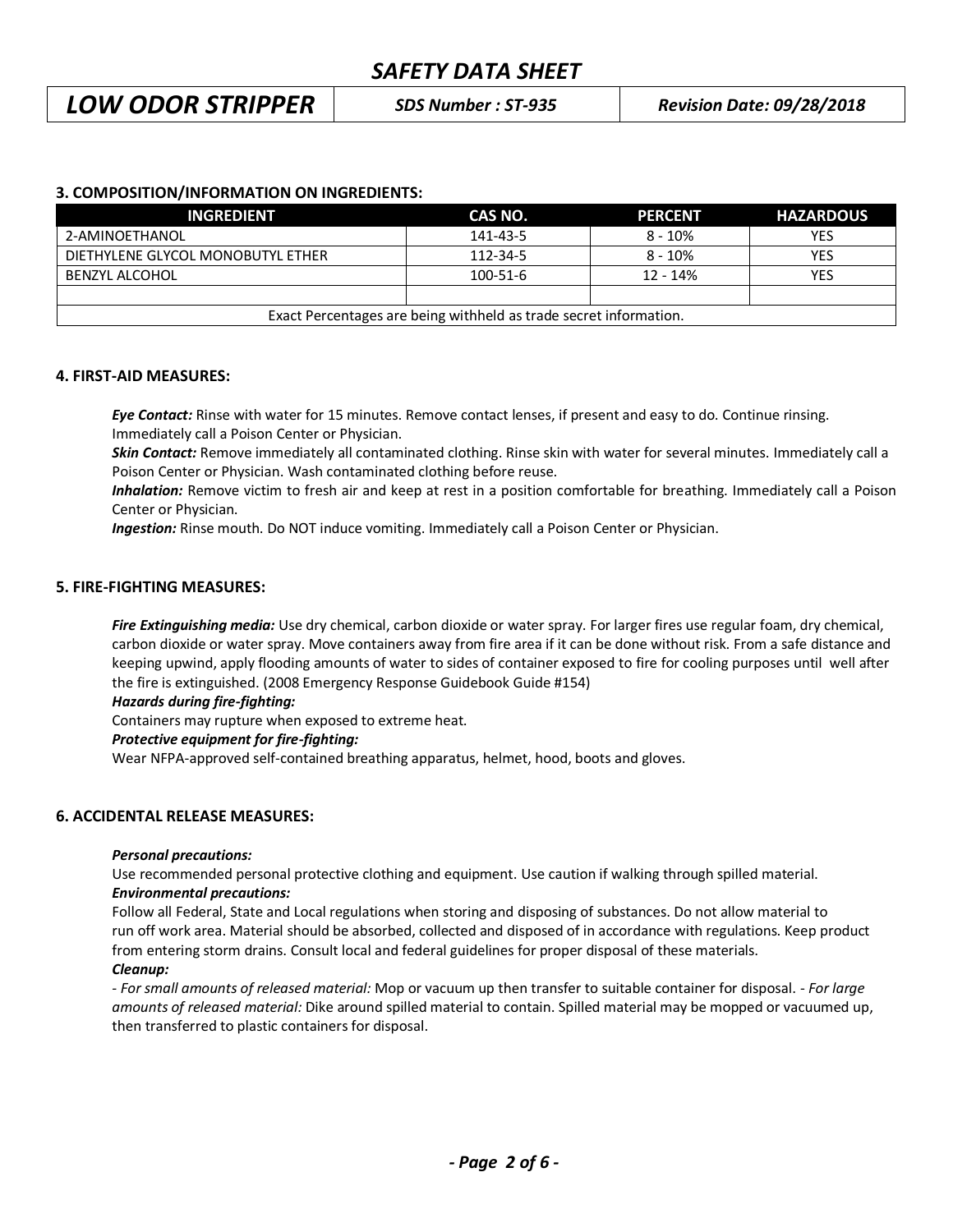# *LOW ODOR STRIPPER SDS Number : ST-935 Revision Date: 09/28/2018*

### **7. HANDLING and STORAGE:**

## *Handling:*

**General advice -** No specific measures are necessary provided product and recommended protective clothing/equipment are used correctly. Do not mix with other chemicals. This is a commercial product, not intended for home use. Keep out of reach of children.

### *Storage:*

**General advice -** Protect against physical damage. Store in tightly closed containers in a cool, well ventilated area. Do not allow product to freeze.

#### *Shelf Life:*

12 months minimum

## **8. EXPOSURE CONTROLS and PERSONAL PROTECTION:**

#### *Advice on system design:*

Provide local exhaust ventilation to control vapors/mist for published exposure limits.

### *Personal protective equipment (HMIS rating 'H'):*

Eye protection: Wear splash-proof safety goggles to prevent exposure.

Skin protection: Chemical-resistant gloves and chemical-resistant, high traction footwear. Wear appropriate protective (impervious) clothing equipment to prevent possible skin contact.

Respiratory protection: Use proper NIOSH-OSHA respirator for contamination levels found in work area or if ventilation is inadequate.

General safety and hygiene measures: Exercise stringent hygiene practices to minimize exposure.

If contact occurs, wash any body part with soap and water immediately. Wash hands after use, an

before eating, drinking or smoking.

### *Other protective measures:*

Nearby running water on the job site is necessary, should an accident occur.

*Exposure Guidelines:*

ACGIH TLV: 3 ppm (141-43-5), Not Established (112-34-5), Not Established (100-51-6)

| STEL: | 6 ppm (141-43-5), Not Established (112-34-5), Not Established (100-51-6) |  |
|-------|--------------------------------------------------------------------------|--|
|-------|--------------------------------------------------------------------------|--|

OSHA PEL: 3 ppm (141-43-5), Not Established (112-34-5), Not Established (100-51-6)

## **9. PHYSICAL and CHEMICAL PROPERTIES:**

| Appearance:                 | Slightly Turbid Liquid                              | Flash Point:                            | $>200^{\circ}$ F         |
|-----------------------------|-----------------------------------------------------|-----------------------------------------|--------------------------|
| Odor:                       | Mild                                                | <b>Upper/Lower Flammability Limits:</b> | No information available |
| pH value:                   | $11.3 + (-0.2)$                                     | Relative Density (water):               | 1.05                     |
| Specific gravity:           | $1.05$ (H2O = 1)                                    | Auto-Ignition Temperature:              | No information available |
| Solidification temperature: | No information available                            | Decomposition temperature:              | No information available |
| Freezing/Melting point:     | No information available                            | <b>Partition Coefficient</b>            | No information available |
| Boiling point:              | 212°F (100 °C)                                      | Odor Threshold                          | No information available |
| Vapor density:              | No information available                            | Viscosity:                              | $< 10$ cps.              |
| Vapor pressure:             | No information available                            | <b>Partition Coefficient</b>            | No information available |
| <b>Evaporation Rate:</b>    | No information available                            | Solubility in water:                    | 100%                     |
| Regulatory VOC:             | 8.1% by weight (concentrate)                        |                                         |                          |
|                             | 1.6% by weight (at maximum use concentration - 1:4) |                                         |                          |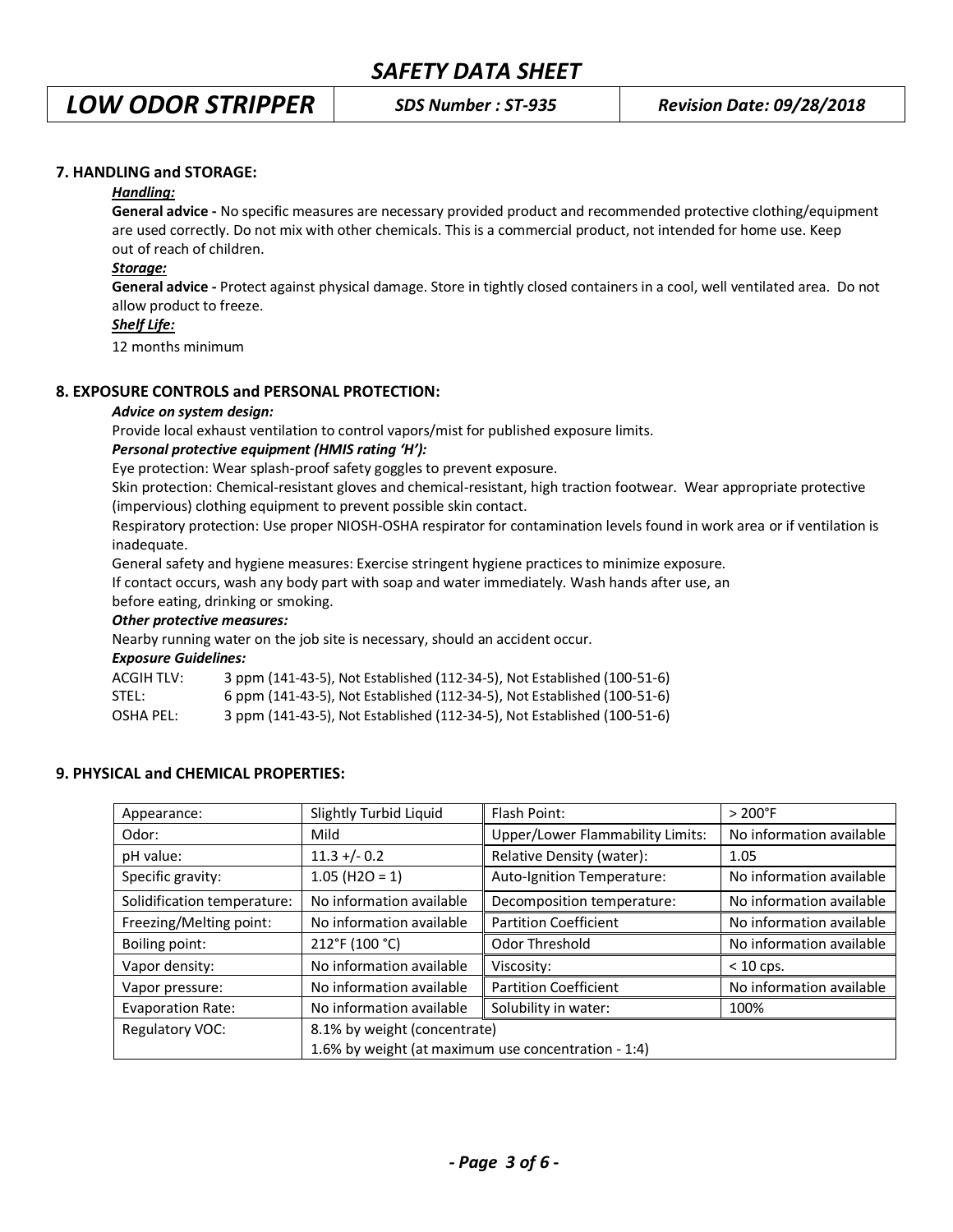# *LOW ODOR STRIPPER SDS Number : ST-935 Revision Date: 09/28/2018*

### **10. STABILITY and REACTIVITY:**

*Conditions to avoid:* Excessive heat or flame. *Substances to avoid:* Strong acids, oxidizers (e.g., bleach). *Hazardous reactions:* Product is chemically stable. Reaction with strong acids may generate high heat. *Decomposition or By-products:* In fire conditions: carbon monoxide (CO), carbon dioxide (CO2) nitric oxides (NOx) and ammonia. *Corrosion to metals:* Minimize contact with aluminum, zinc, copper and copper alloys.

### **11. TOXICOLOGY INFORMATION:**

### *Acute Toxicity (Symptoms):*

**Ingestion:** Burns of the mouth, throat, esophagus and stomach. Pain, nausea, vomiting and diarrhea. **Eye Contact:** Can cause serious eye damage. Severe irritation, conjunctivitis, redness. Contact may cause permanent eye damage.

**Skin Contact:** Can cause severe skin damage. Irritation, inflammation, ulceration, necrosis and possible chemical burns. **Inhalation:** May cause respiratory irritation including nasal and throat discomfort.

*Target Organ Effects: (Central Nervous System):* May cause dizziness or drowsiness.

#### *Chronic Toxicity:*

**Other information:** No components present at 0.1% or greater are considered carcinogens by ACGIH, IARC, NTP or OSHA.

#### **12. ECOLOGICAL INFORMATION:**

#### *Biodegradation:*

Test method: Unspecified Analysis method: Unspecified Degree of elimination: Expected to be biodegradable.

#### *Environmental toxicity:*

Acute and prolonged toxicity to fish: Not Established Toxicity to microorganisms: Not Established Other ecotoxicological advice: Not Established

#### **13. DISPOSAL CONSIDERATIONS:**

*Waste disposal of substance:* Dispose of in accordance with all Federal, State and Local regulations when storing and disposing of substances. It is the waste generator's responsibility to determine if a particular waste is hazardous under RCRA (EPA regulations for hazardous waste).

*Container disposal:* Dispose of in a licensed facility in accordance with local regulations.

#### *RCRA:*

Unspecified.

#### **14. TRANSPORTATION INFORMATION:**

**DOT:**

**Proper Shipping Name:** COMPOUND CLEANING LIQUID (NON-HAZARDOUS)